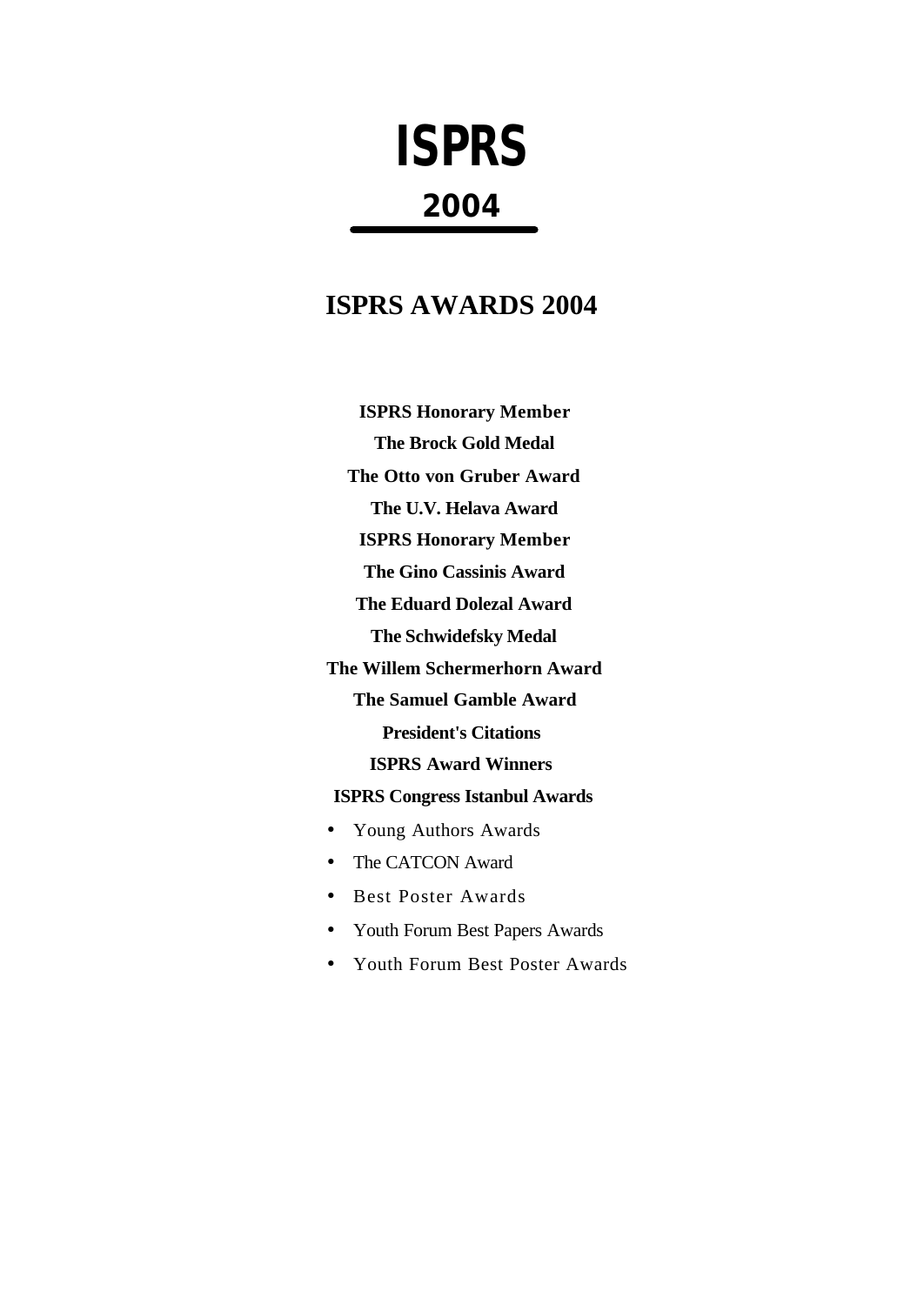#### **ISPRS AWARDS 2004**

#### **ISPRS Honorary Member - Lawrence W. Fritz (USA)**

Lawrence Fritz has served with distinction in ISPRS since his early involvement in 1968. More recently he has spent 16 years on the Council, in the positions of Congress Director, Secretary General, President and First Vice President.

#### **The Brock Gold Medal - Krishnaswamy Kasturirangan (India)**

Dr Kasturirangan has been instrumental in developing a strategic direction of Indian space endeavors for the future. These efforts have put India as a pre -eminent space-faring nation among the handful of countries that have major space programmes.

**The Otto von Gruber Award - Stephan Heuel (Switzerland) - work entitled "Uncertain Projective Geometry - Statistical Reasoning for Polyhedral Object Reconstruction".**

Dr Heuel successfully developed a unified approach for projective geometry and statistics by integrating the concepts of computer vision and photogrammetry.

#### **The U.V. Helava Award - Changno Lee (South Korea) and James S. Bethel** (USA) **- paper entitled "Extraction, modeling, and use of linear features for restitution of airborne hyper spectral imagery".**

The clearly written, instructive and informative paper deals with the semi-automated line extraction incorporating the orientation process for linear array CCD sensors, an important and very relevant topic considering the current development of digital aerial cameras.

#### **The Gino Cassinis Award - Sherman S. C. Wu (USA)**

Sherman Wu was the first person to complete the topographic mapping of the entire planet of Mars. He is also developing a real-time photogrammetric mapping systems based on LiDAR and IFSAR and digital photogrammetry.

#### **The Eduard Dolezal Award - Jiang Jie (China)**

Dr Jie has made significant contributions to the geospatial information sciences through research and development of operational GIS applications, as an author, and through the ISPRS related activities.

#### **The Schwidefsky Medal - Emmanuel Baltsavias (Switzerland) and Zhilin Li (Hong Kong)**

Emmanuel Baltsavias has made significant contributions to ISPRS as editor of the ISPRS Journal of Photogrammetry and Remote Sensing, by raising the scientific standing of the Journal to among the best worldwide. Zhilin Li has made significant contributions to photogrammetry, remote sensing and geospatial sciences through original research, and the medium of publication as editor and author.

#### **The Willem Schermerhorn Award - Marguerite Madden**

In recognition of her excellence performance as Chair of ISPRS working group IV/6: Landscape Modelling and Visualization.

#### **The Samuel Gamble Award - Ray Harris (UK), Haggai Nyapola (Kenya) and Victor Savinykh (Russia)**

Ray Harris has made a major contribution as chair of the ISPRS International Policy Advisory Committee (IPAC) and has written extensively on the challenges of access to data.

Haggai Nyapola has served the profession in Africa with distinction in various roles, and has represented the region in international forums.

Victor Savinykh has had been an outstanding leader of the profession in Russia as Rector of MIIGAiK in Moscow, for 15 years, author of three University textbooks and cosmonaut for three space missions.

#### **President's Citations**

**Commission I - Karsten Jacobsen (Germany), Chair ISPRS WG I/5:** *Platform and* **Sensor** *Integration.*

For outstanding leadership, scientific and technical contributions, and participation in Commission I programs throughout the 2000-2004 period.

#### **Commission II - Christian Heipke (Germany), Chair of ISPRS WG II/8:** *Digital Systems for Image Analysis.*

For significant contributions to the WG through the organization of meetings, collaboration with other organizations and a special issue of the ISPRS Journal of Photogrammetry and Remote Sensing.

#### **Commission III - Helmut Mayer (Germany) Chair WG III/4: Automated** *Object Extraction.*

He has been an exemplary WG Chair and totally devoted to ISPRS affairs.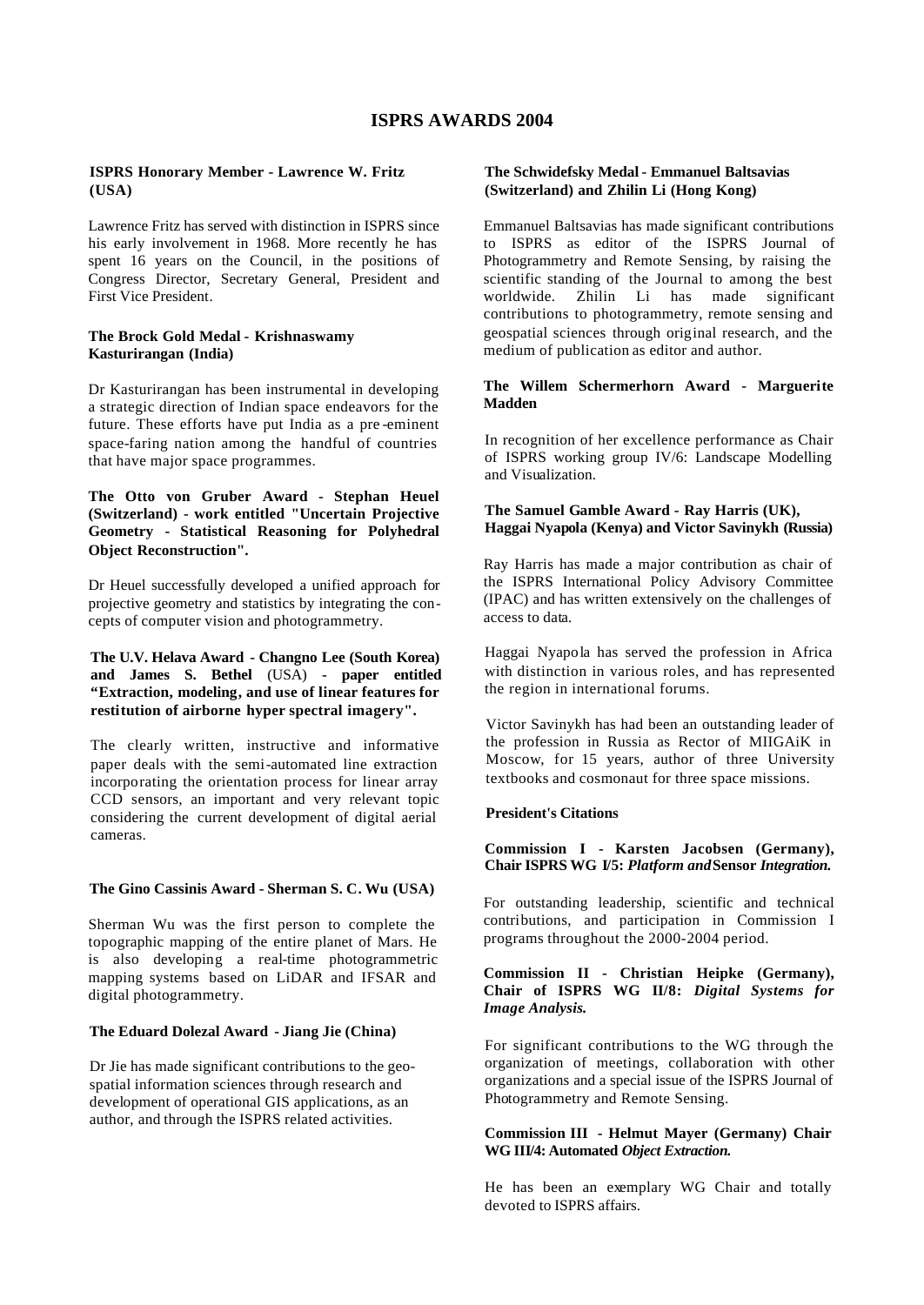#### **Commission IV - Monika Sester (Germany), Chair WG IV/3:** *Data Generalization and Data Mining.*

In recognition of her significant contributions to the operations and advancements of Commission IV.

#### **Commission V - Gabriele Fangi (Italy) Co-Chair WG V/4:** *Image Analysis and Spatial Information Systems for Applications in Cultural Heritage.*

In recognition of his significant contributions to the operations and advancements of Commission V through his work as Co-Chair ofWG V/4.

#### **Commission VI - Manos Baltsavias (Switzerland) Chair WG VI/1: Education** *and Training*

For the development of a comprehensive web page on available education and training courses, and the organization of an excellent scientific meeting in Africa.

#### **Commission VII Karl Staenz (Canada), Chair WG VII/I:** *Fundamental Physics and Modelling.*

In recognition of his significant contributions to ISPRS Commission VII activities from 2000-2004.

### **ISPRS AWARD WINNERS**

#### **Brock Gold Medal (founded 1952)**

- 1956 L Bertele (Switzerland)
- 1960 W. Schermerhorn (The Netherlands)
- 1968 H. Schmidt (USA)
- 1972 U.V. Helava (Canada)
- 1976 F. Ackermann (Germany)
- 1980 G. Hobrough (Canada)
- 1984 F.J. Doyle (USA)
- 1988 D. Brown (USA)
- 1992 G. Brachet (France)
- 1996 Y.S. Tjuflin (Russia)
- 2000 J. Dangermond (USA)
- 2004 Krishnaswamy Kasturirangan (India)

#### **Otto von Gruber Award (founded 1960)**

- 1964 F. Ackermann (Germany)
- 1968 E. Ebner (Germany)
- 1972 J. Hohle (Germany)
- 1976 F. Leberl (Austria)
- 1980 A. Grun (Switzerland))
- 1988 P. Curran (Great Britain)
- 1992 C. Heipke (Germany)
- 1996 H-G Maas (Switzerland)
- 2000 H. Mayer (Germany)
- M.G. Vosselman (The Netherlands)
- 2004 Stephan Heuel (Switzerland)

#### **Samuel Gamble Award (founded 1988)**

| 1988 | O. Coker (Nigeria)                   |
|------|--------------------------------------|
|      | B.A. Sikilo (Kenya)                  |
|      | A.J. van der Weele (The Netherlands) |
| 1992 | M. Carbonnell (France)               |
|      | G. Hildebrandt (Germany)             |
|      | S. Vibulsresth (Thailand)            |
| 1996 | P. Waldhausl (Austria)               |
|      | M.A. Figueroa (Chile)                |
| 2000 | A. Abiodun (Germany)                 |
|      | B. Foster (Australia)                |
| 2004 | Ray Harris (UK),                     |
|      | Haggai Nyapola (Kenya)               |
|      | Victor Savinykh (Russia)             |
|      |                                      |

#### **Schwidefsky Medal (founded 1988)**

| 1988 | K. Rinner (Austria)                      |  |  |
|------|------------------------------------------|--|--|
|      | G.C. Tewinkel (USA)                      |  |  |
| 1992 | K. Atkinson (Great Britain)              |  |  |
|      | W. Hofman (Germany)                      |  |  |
| 1996 | J.B. Case (USA)                          |  |  |
|      | A.P. Cracknell (United Kingdom)          |  |  |
| 2000 | G. Ducher (France)                       |  |  |
|      | L.R.A. Narayan (India)                   |  |  |
| 2004 | <b>Emmanuel Baltsavias (Switzerland)</b> |  |  |
|      | Zhilin Li (Hong Kong)                    |  |  |
|      |                                          |  |  |

#### **Schermerhorn Award (founded 1988)**

- 1988 G. Guyot (France)
- 1992 I. Dowman (United Kingdom)
- 1996 D.M. McKeown (USA)
- 2000 T. Woldai (The Netherlands)
- 2004 Marguerite Madden (USA)

#### **The Gino Cassinis Award (founded 1997)**

- 2000 W. Forstner (Germany)
- 2004 Sherman S. C.Wu (USA)

#### **The Helava Award (founded 1998)**

- 2000 M. Sinning-Meister (Germany) A. Grun (Switzerland) H. Dan (Switzerland)
- 2004 Changno Lee (South Korea) James S. Bethel (USA)

#### **The President's Honorary Citations**

2000 K. Jacobsen (Germany) C. Heipke (Germany) B. Csatho (USA) E. Baltsavias (Switzerland) S. El-Hakim (Canada) T.M. Sausen (Brazil)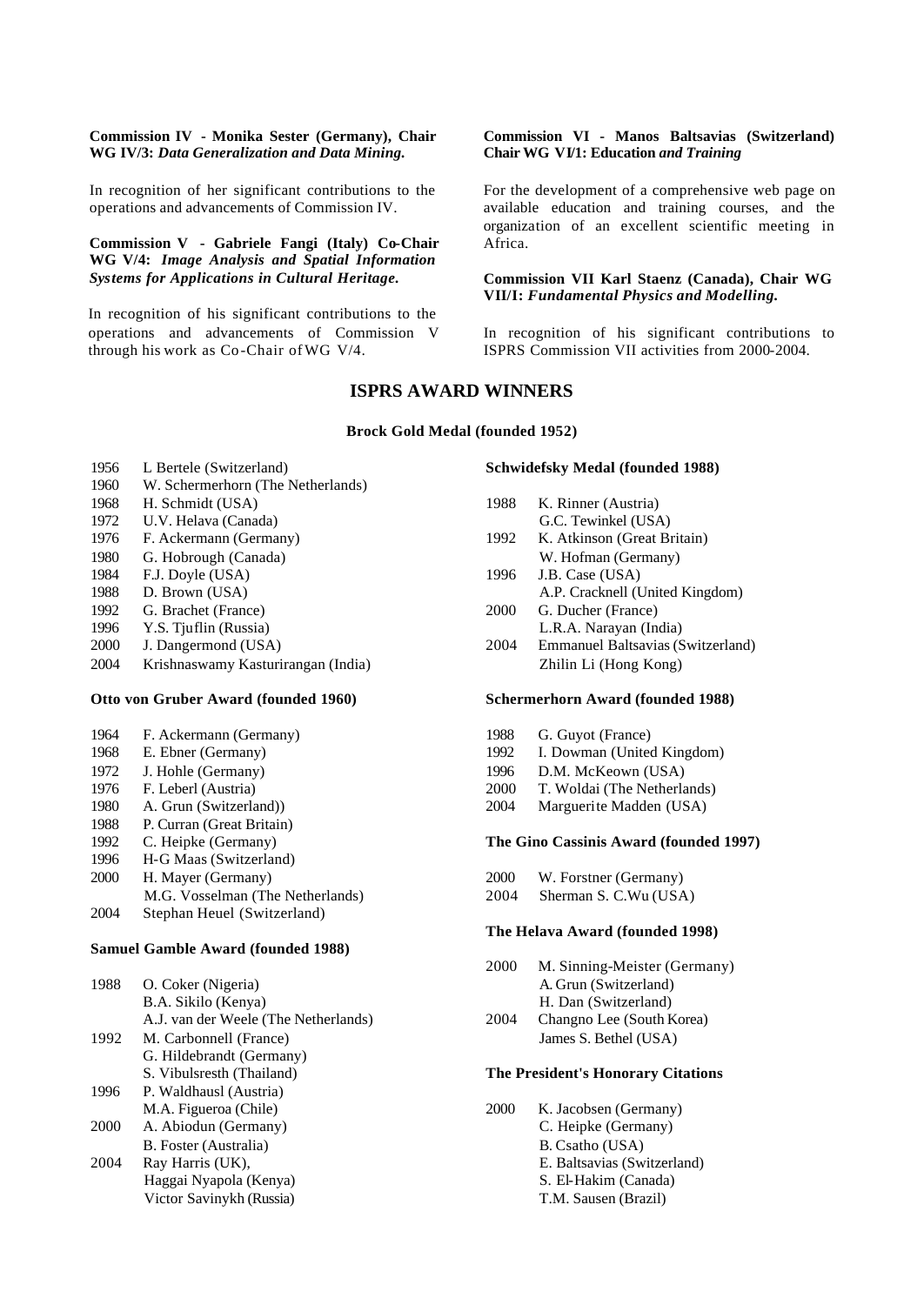A. Rosenqvist (Italy) 2004 Karsten Jacobsen (Germany) Christian Heipke (Germany) Helmut Mayer (Germany) Monika Sester (Germany) Gabriele Fangi (Italy) Manos Baltsavias (Switzerland) Karl Staenz (Canada)

#### **Honorable Mentions for Distinguished Members of Technical Commissions**

1996 P. Patias (Greece) J. Labonte (Canada) I. Colomina (Spain) R. Tateishi (Japan) M. Shortis (Australia) K. Cho (Japan) G. Guyot (France)

#### **CATCON Awards**

| 1996 |        | Gold J. Hohle (Denmark)                |  |
|------|--------|----------------------------------------|--|
|      |        | Silver N.D. Duong (Vietnam)            |  |
|      |        | Bronze G. Jianya (China)               |  |
|      |        | RADARSAT International (Canada)        |  |
| 2000 | Gold   | P. Grussenmeyer (France)               |  |
|      |        | P. Drap (France)                       |  |
|      | Silver | Qiming Zhou (China)                    |  |
|      |        | J. Hohle (Denmark)                     |  |
| 2004 | Gold   | Jonathan Haig (Germany)                |  |
|      |        | Silver Matthias Fluehler (Switzerland) |  |
|      |        | Bronze Shashkant Sharma (India)        |  |
|      |        |                                        |  |

#### **Young Authors Awards**

1996 X. Yuan (China) N. El-Sheimy (Canada) W. Cho (USA) R.E. Fayek (Canada) J.A. Shufelt (USA) C. Pohl (The Netherlands) Y. Zhou (USA) G. Danuser (Switzerland) C. Tao (Canada) X. Yang (USA) 2000 B. Ameri (Germany) A. Brunn (Germany) M. Honikel (Switzerland) J. Li (Canada) S. Priya (Japan) J. Schiewe (Germany) G. Zalmanson (USA) 2004 Devrim Akca (Switzerland) P.-H. Hsu (China Taipei)

Axel Wendt (Germany) Tinghua Ai (China) Andrea Forberg (Germany) Camillo Ressl (Austria) Derek D. Lichti (Australia) Michele Crosetto (Spain)

#### **Eduard Dolezal Awards**

1996 0. Ayeni (Nigeria) F. Batuk (Turkey) A. Bujakiewicz (Poland) G. Coskun (Turkey) M.. Dalati (Syria) M. Ebrahim (Egypt) J. Gong (China) S. Jayatilaka (Sri Lanka) R. Kaczynski (Poland) A. Kirsanov (Russia) M. Koudmani (Syria) S. Mayabu (Zaire) L. Narayan (India) N. Ononiwu (Nigeria) C. Robbi (Brazil) J. Ru (China) M. Saandar (Mongolia) N. Shahriari (Iran) P. Sharma (India) B. Shrestha (Nepal) V. Sokolova (Russia) K. Sukup (Czech Rep.) M. Talbi (Tunisia) A. Tommaselli (Brazil) V. Vainauskas (Lithuania) R. Zhang (China) Ethiopian Mapping Authority, Addis Ababa (Ethiopia) Institut Agronomique et Veterinaire Hassan II, Rabat, (Morocco) Romanian Society for Photogrammetry and Remote Sensing, Bucharest (Romania) University of Mining & Metallurgy, Krakow (Poland) 2004 Dr Jiang Jie (China)

#### **The U.V. Helava Award; established in 1998**

2000 Martina Sinning-Meister (Switzerland) Armin Grun (Switzerland) Hanbin Dan (Switzerland) 2004 Changno Lee (South Korea) James S. Bethel (USA)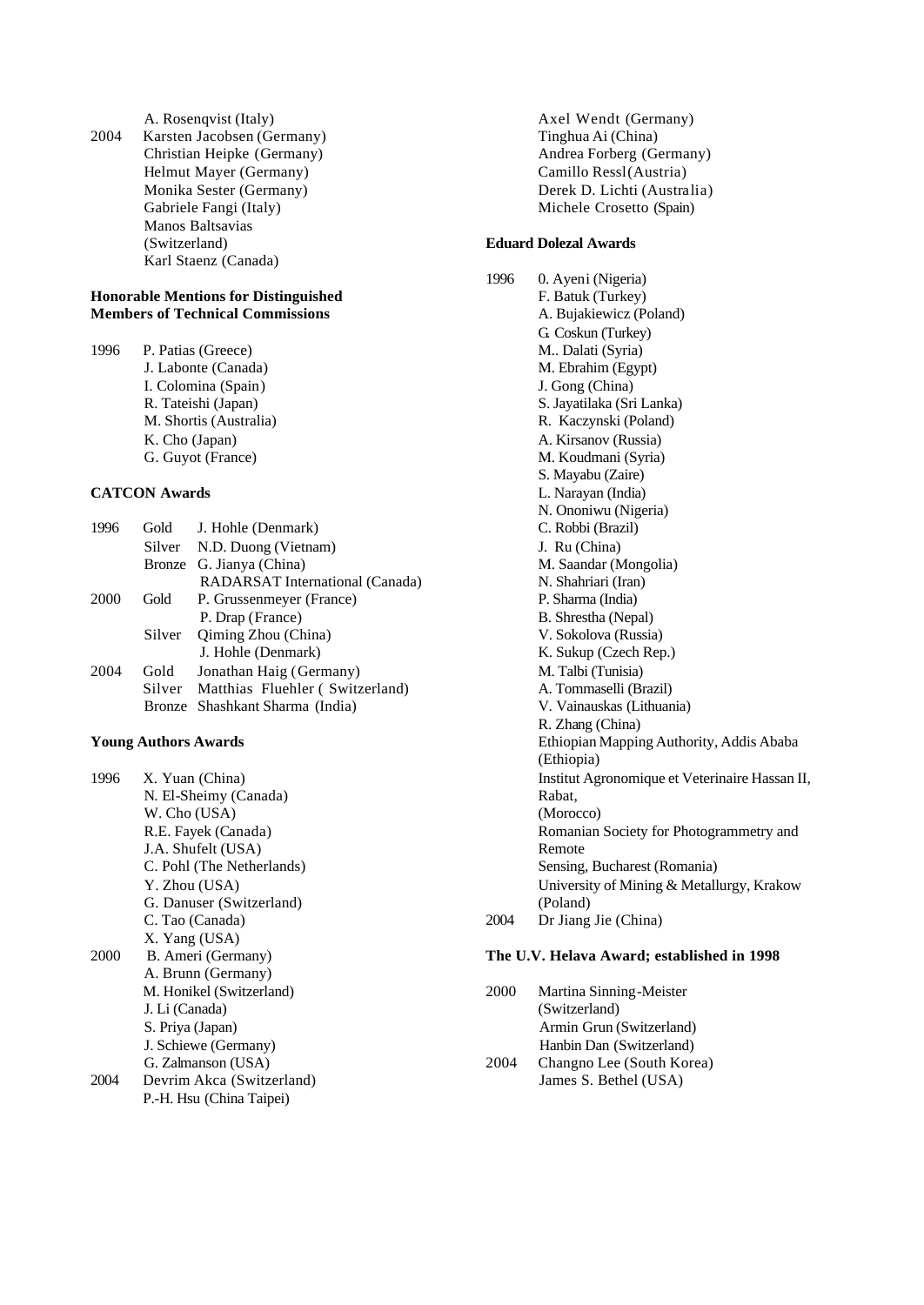## **ISPRS CONGRESS ISTANBUL AWARDS**

#### **I. Young Authors Awards**

| Devrim Akca         | Switzerland     | ETH-Zurich                                                                                                                | A New Algorithm For 3D<br><b>Surface Matching</b>                                                                            |
|---------------------|-----------------|---------------------------------------------------------------------------------------------------------------------------|------------------------------------------------------------------------------------------------------------------------------|
| P.-H. Hsu           | China<br>Taipei | National S&T Center For<br><b>Disaster Reduction</b>                                                                      | <b>Feature Extraction Of</b><br>Hyperspectrial<br><b>Images Using Matching Pursuit</b>                                       |
| Axel Wendt          | Germany         | University Of Applied Sciences<br>Oldenburg, Institute Of Applied<br>Photogrammetry and Geoinf.                           | On The Automation Of The<br><b>Registration Of Point Clouds</b><br>Using The Metropolis Algorithm                            |
| Tinghua Ai          | China           | Wuhan University, Cartography<br>and GIS                                                                                  | A Generalization Of Contour Line<br>Based On The Extraction And<br>Analysis Of Drainage System                               |
| Andrea<br>Forberg   | Germany         | Univeristaet Der Bundeswehr<br>Muenchen, Institut Fur<br>Photogrammetrie<br>Und Fernerkung, 85577,<br>Neu-biberg, Germany | Generalization Of 3d Building<br>Data Based On<br>A Scale Space Approach                                                     |
| Camillo Ressl       | Austria         | TU Vienna, Institute Of<br>Photogrammetry<br>and Remote Sensing                                                           | Experimental Results On The<br>Determination Of The Trifocal<br><b>Tensor Using Nearly Coplanar</b><br>Point Correspondences |
| Derek D. Lichti     | Australia       | Curtin University Of<br>Technology, Spatial Sciences                                                                      | A Resolution Measure For<br><b>Terrestrial Laser Scanners</b>                                                                |
| Michele<br>Crosetto | Spain           | Institut De Geomatica                                                                                                     | <b>Deformation Measurement Using</b><br>Interferometric SAR Data                                                             |

#### **2. The CATCON Award**

- Gold Prize to Jonathan Haig of The University of Hannover, Germany
- Silver Prize to Matthias Fluehler of ETH Zurich, Switzerland
- Bronze Prize to Shashkant Sharma of Bhaskaracharya Institute for Space Applications and Geoinformatics of India

#### **3. Best Poster Awards**

- H. Raggam and K.H. Gutjahr: Accuracy Analysis and Surface Mapping Using SPOT-5 Stereo Data C.H.Liu: Fast Georeferencing Images Through a Generalized Photogrammetric Algorithm
- S. N. Mahapatra.V. K. Mahindru.A. K. Swain, A. Upadhyaya: Updation and Positional Accuracy Improvement of Geo Spatial Data-Innovations at Kampsax India Private Limited
- A. Habib, R. Al-Ruzouq: Automatic Registration and Change Detection of Multi-Source Imagery with Varying Geometric and Radiometric Properties
- A. Hincq, M. Idrissa, V. Lacroix, H. Bruynseels, O. Swartenbroekx: A Visibility Test on SPOT5 Images
- M. F. Buchroithner, O. Waelder, B. Koenig, T, Gruendemann, G. Neukum, K. Habermann: True-3D Visualiza tion of the Martian Surface Based on Lenticular Foil Technology Using HRSC Imagery,
- N. Watanahe: A Study on Tempo-Spatial Change of Interaction Between the Human Activity and Paleo Environment in Jomon Period, Japan
- D. Winterhalder: Automatic Reconstruction of Single Trees from Terrestrial Laser Scanner Data
- S. Phem, K. Grabmaier: Refresher Course on Digital Photogrammetry
- C. Katterfeld, M. Sester: Desktop Virtual Reality in E Learning Environments,
- R. Khedam, A. Belhadj-Aissa: Contextual Classification of Remotely Sensed Data Using Map Approach
- Y. Imai, M. Setojima. Y. Yamagishi, N. Fujiwara: Tree-Height Measuring Characteristics of Urban Forests by LIDAR